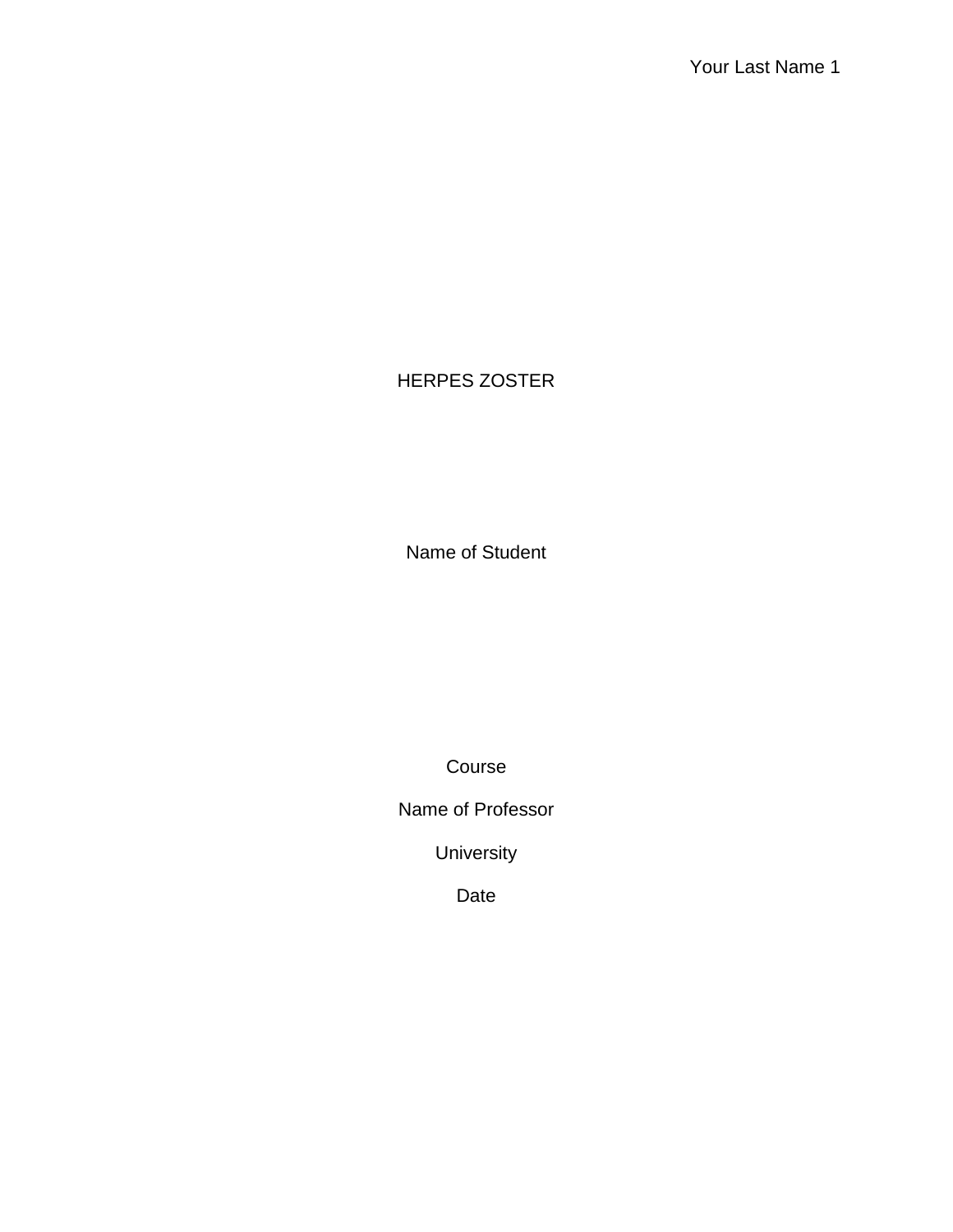# **Outline**

- I. Introduction
- II. Etiology
- III. Pathogenesis
- IV. Clinical Manifestations
- V. Diagnosis
- VI. Treatment
- VII. Conclusion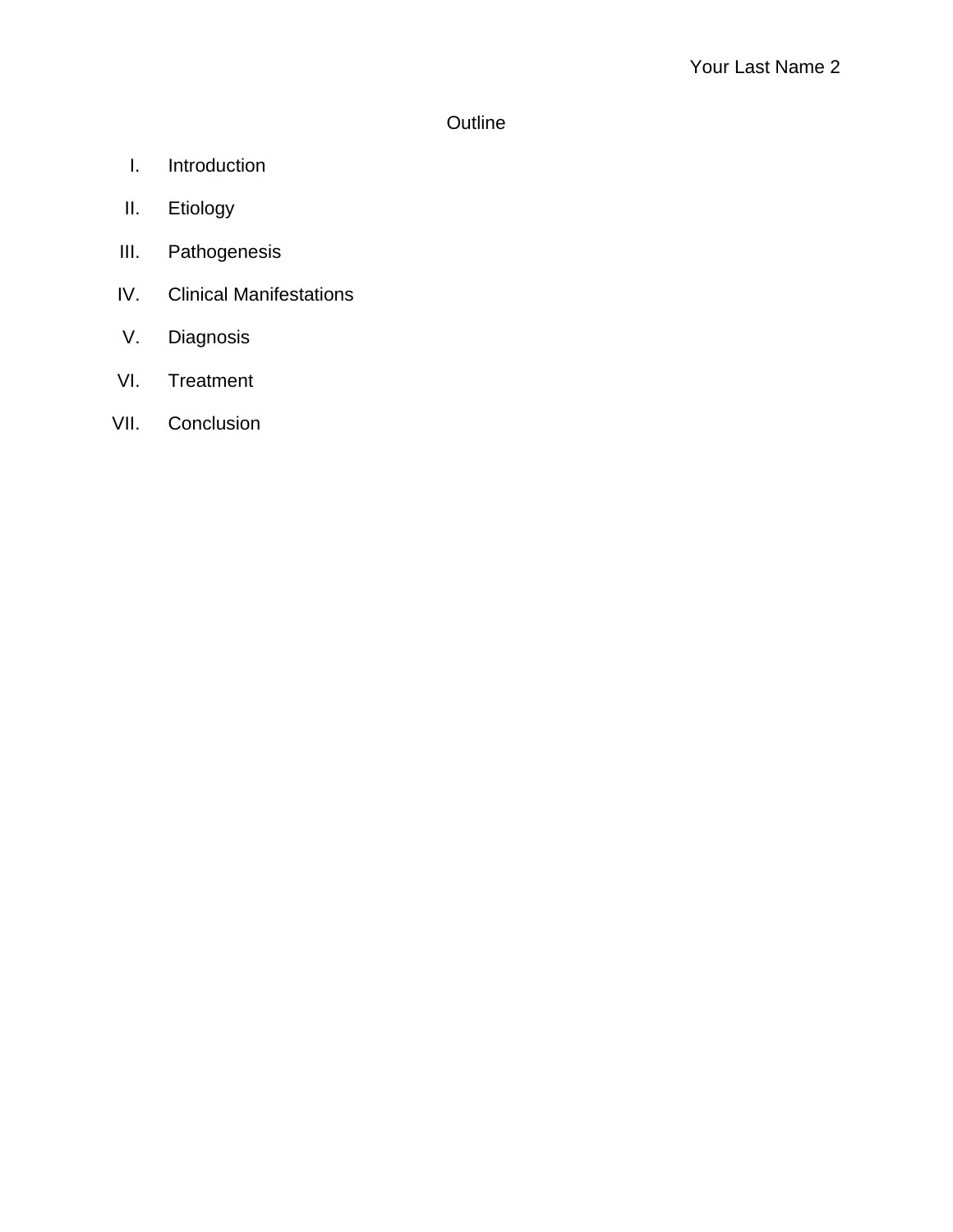### Herpes Zoster

Herpes Zoster belongs to the group of sporadic diseases that appear when the latent varicella virus is activated by internal and external triggers. This illness is characterized by inflammation of the posterior roots of the spinal cord and intervertebral ganglia (Ferri, 2014). In addition, individuals may experience fever, intoxication, and a vesicular exanthema. The purpose of this paper is to analyze the etiology and pathogenesis of the disease, as well as to determine its course of treatment.

#### **Etiology**

Scientists proved the infectious genesis of this disease through clinical data in the 19th century. They determined that Herpes Zoster was accompanied by an increase in body temperature, cyclic flow, and infectious nature (more than one person with the virus in a family). As scientists have investigated, Varicella Zoster belongs to the group of DNA-containing viruses, and its size is approximately 120-250 microns (Cohen *et al.,* 2013). The virion of this pathogen consists of DNA with a protein coat (the virion can contain up to 30 proteins). The reproduction begins in the nucleus and is neutralized by the serum of the convalescent (Cohen *et al*., 2013). It is crucial to note that serums obtained during the acute period have the greatest activity, which may be because this virus is a secondary manifestation of chicken pox. Moreover, at present, it is believed that varicella causes this condition.

### **Pathogenesis**

After assessing the nervous system of patients suffering from the virus and carrying out pathomorphological and virological studies, scientists came to a conclusion that Herpes Zoster infection was widely disseminated in the human body (Kuchar *et al*.,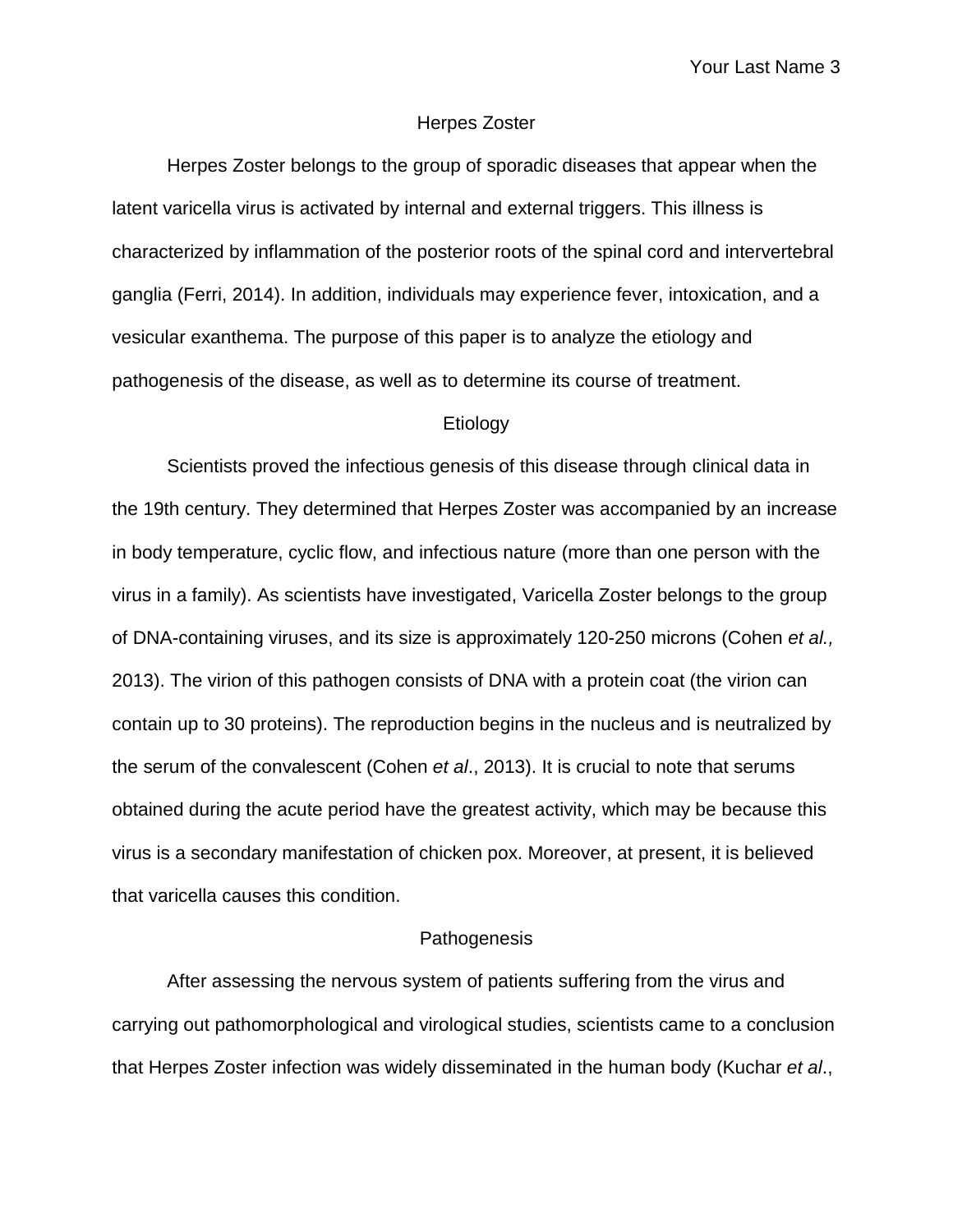2016). Not only the spinal and cerebral ganglia are involved in the process but also the substance of the spinal cord and brain. In addition, the shells of the brain are also affected. When the spinal cord is infected, both the posterior and the anterior horns are damaged.

In addition, the virus can be found in saliva, tear fluid, and other secretions of the mucous membranes. This manifestation of the disease allows concluding that Herpes Zoster can infect parasympathetic effector cells and penetrate directly into the skin, and when entering the nervous system, the virus localizes within the peripheral sensory neuron and spreads to the central nervous system (Ferri, 2014). When Herpes Zoster enters motor cells, myelitis occurs in the gray substance.

In general, this virus occurs in people who are exposed to the effects that weaken their immunity. For instance, people suffering from leukemia, lymphogranulomatosis, those receiving chemotherapy, people with AIDS, and many others often develop Herpes Zoster (Kuchar *et al*., 2016). Older people also frequently fall ill with this virus due to age-related decline in immune protection. The virus, which has been in the human body for many years, proceeds from the latent phase to the active one without causing any clinical manifestations (Cohen *et al*., 2013). During this process, intervertebral ganglia and posterior roots are affected. In addition, the virus can have an impact on vegetative ganglia, provoke meningoencephalitis, and influence the functioning of internal organs (Cohen *et al*., 2013). Consequently, the nature of the pathogenesis of Herpes of this type is complex since the virus shows not only epitheliotropic but also neurotropic features.

Clinical Manifestations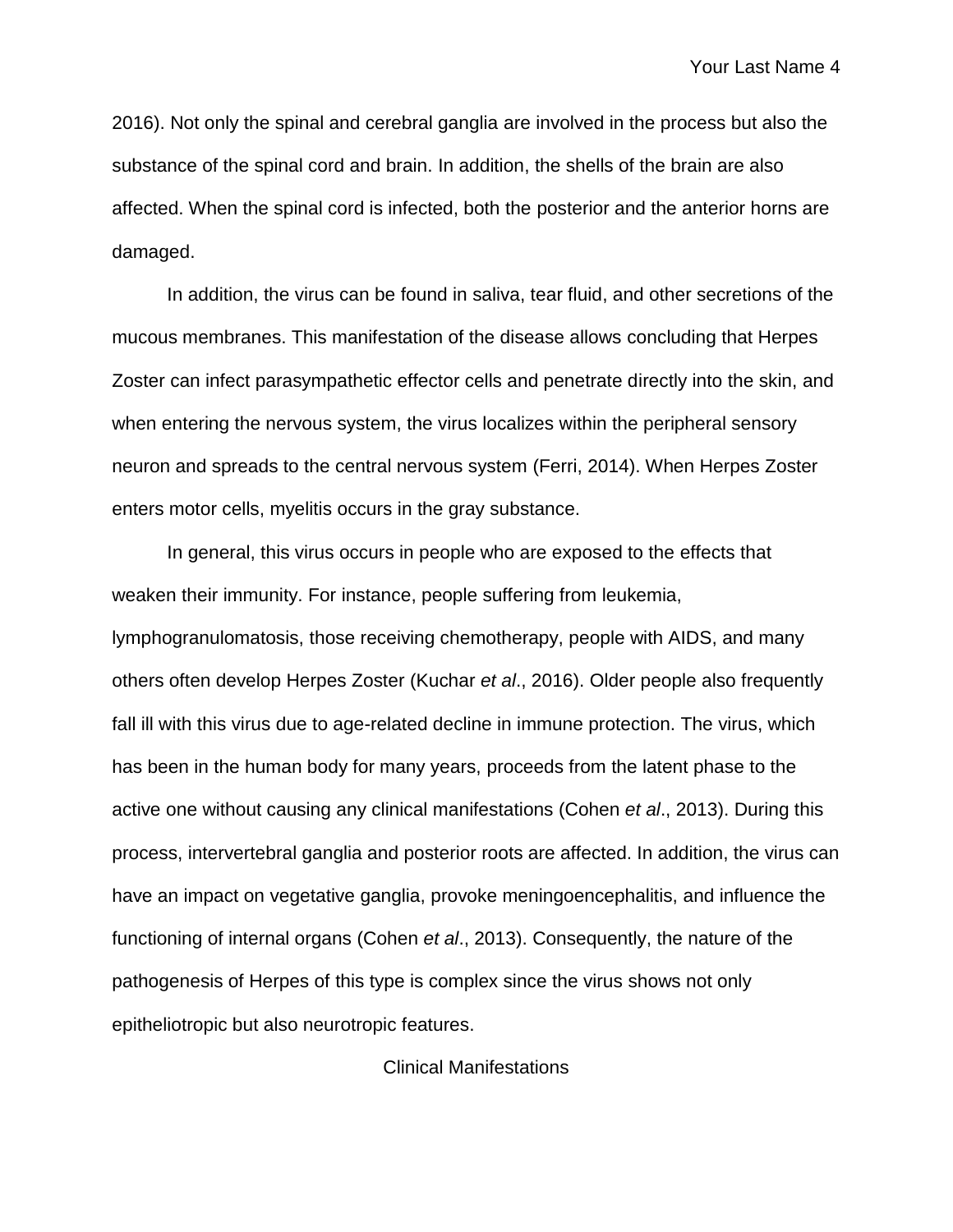The clinical picture of the condition includes skin lesions and neurological disorders. Many patients also exhibit common infectious symptoms such as fever, enlarged lymph nodes, and alterations in cerebrospinal fluid. On the skin of the patient, a specialist can observe erythematous spots of various shapes and small papules that can also be felt when palpating the tissue (Juel-Jensen and Maccallum, 2013). In the course of the disease, lesions of different sizes appear on the affected areas. They can merge into one large vesicle or be isolated from each other. In some cases, a red rim (irritation) can surround small bubbles. It is crucial that all elements of the rash are always at the same stage of development; however, rashes can occur within a few weeks in groups (Cohen *et al*., 2013). In this case, the groups will be at different stages of disease evolvement.

As a rule, vesicles contain a transparent liquid, which gradually becomes turbid and then turns into a crust. If this process has another course, then it is possible to assume that the patient has the easy abortive form of Herpes Zoster, in which the papules do not evolve into vesicles (Swash and Schwartz, 2013). Also, there is a hemorrhagic form of the virus, in which lesions have a bloody liquid since the process penetrates deep into the skin. With gangrenous course of the virus, the bottom of the vesicles is necrotic, and it gradually transforms into a scar. Experts in the field suggest that layering of bacterial infection plays a role in the genesis of this form (Cohen *et al*., 2013). Nevertheless, further research is needed to confirm this hypothesis.

It is important to note that in addition to the symptoms of general intoxication, a person can experience severe burning pains in the area of the future rash. The localization of herpetic pain corresponds to the area of the affected nerve (Swash &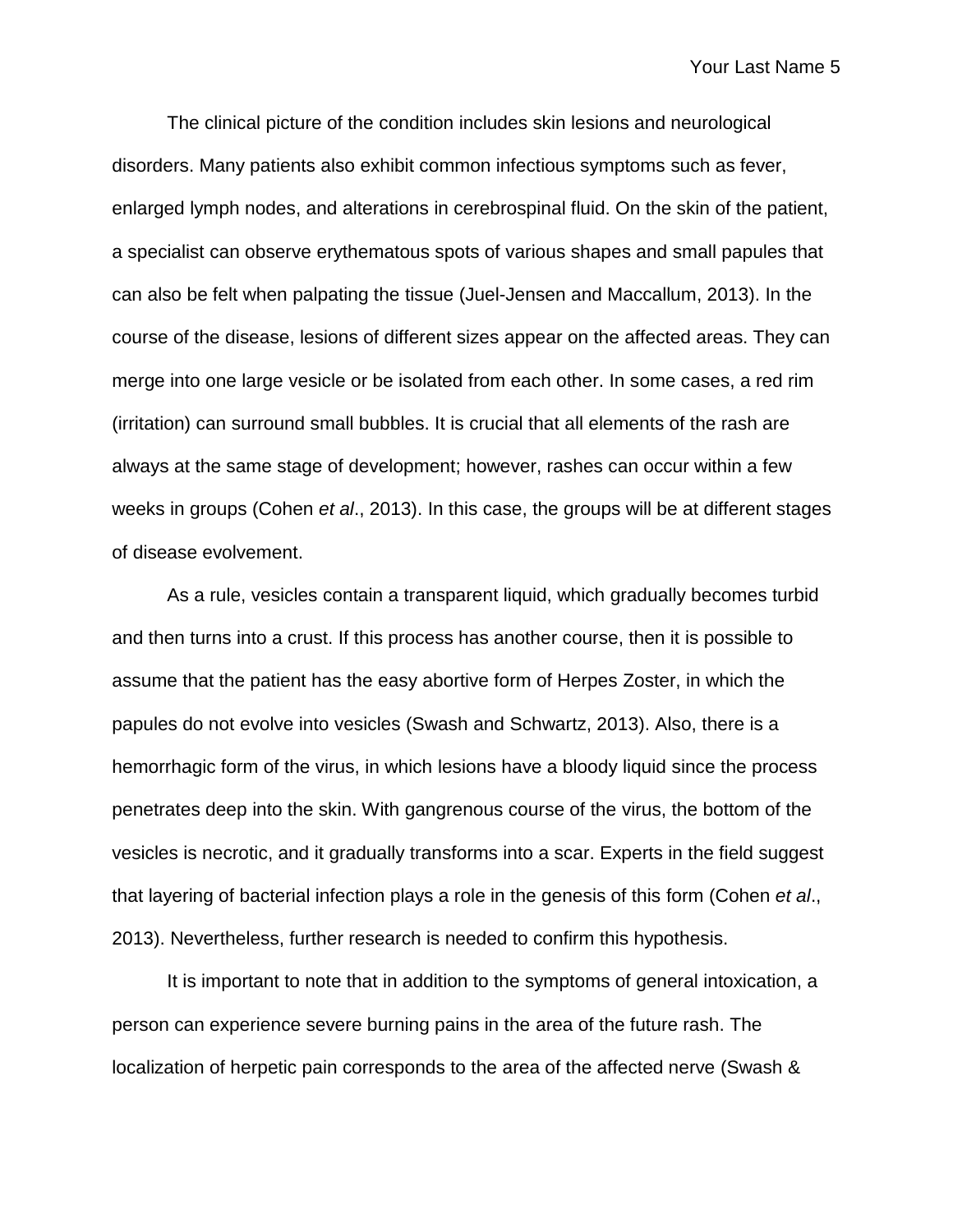Schwartz 2013). In severe cases, the pain becomes intolerable and radiates with any movements and manipulations. Any of the described forms of the virus occur along with the lesion of ganglia and can lead to unusual symptoms such as urinary retention, constipation or diarrhea, vasomotor disorders and so on (Kuchar *et al*., 2016). However, some of the latest studies have hypothesized that there may be a form of the virus without any skin rashes and lesions, which provides the basis for further investigation.

#### Diagnosis

Diagnosing this disease is easy enough when it is in ganglion-skin form, and its clinical manifestations are sufficient. However, when the virus is at an early stage of development, and the patient shows symptoms of intoxication and describes severe pain, specialists can mistakenly determine the diagnosis and ignore conducting the necessary tests (Swash and Schwartz, 2013). At this stage, specialists can confuse the disease with angina pectoris, renal colic, appendicitis, and other manifestations (Juel-Jensen and Maccallum, 2013). In order to confirm the diagnosis, it is necessary to make a microscopy or employ the immunofluorescence method, which will immediately determine the presence of the virus.

### **Treatment**

An important condition for a quicker recovery is the beginning of treatment, which should be initiated as soon as possible. If the physician has evidence to assume the presence of Herpes Zoster, it is necessary to start antivirals intake as soon as possible since this will shorten the length of illness and prevent complications (Juel-Jensen and Maccallum, 2013). At present, there is no radical treatment for the virus, but the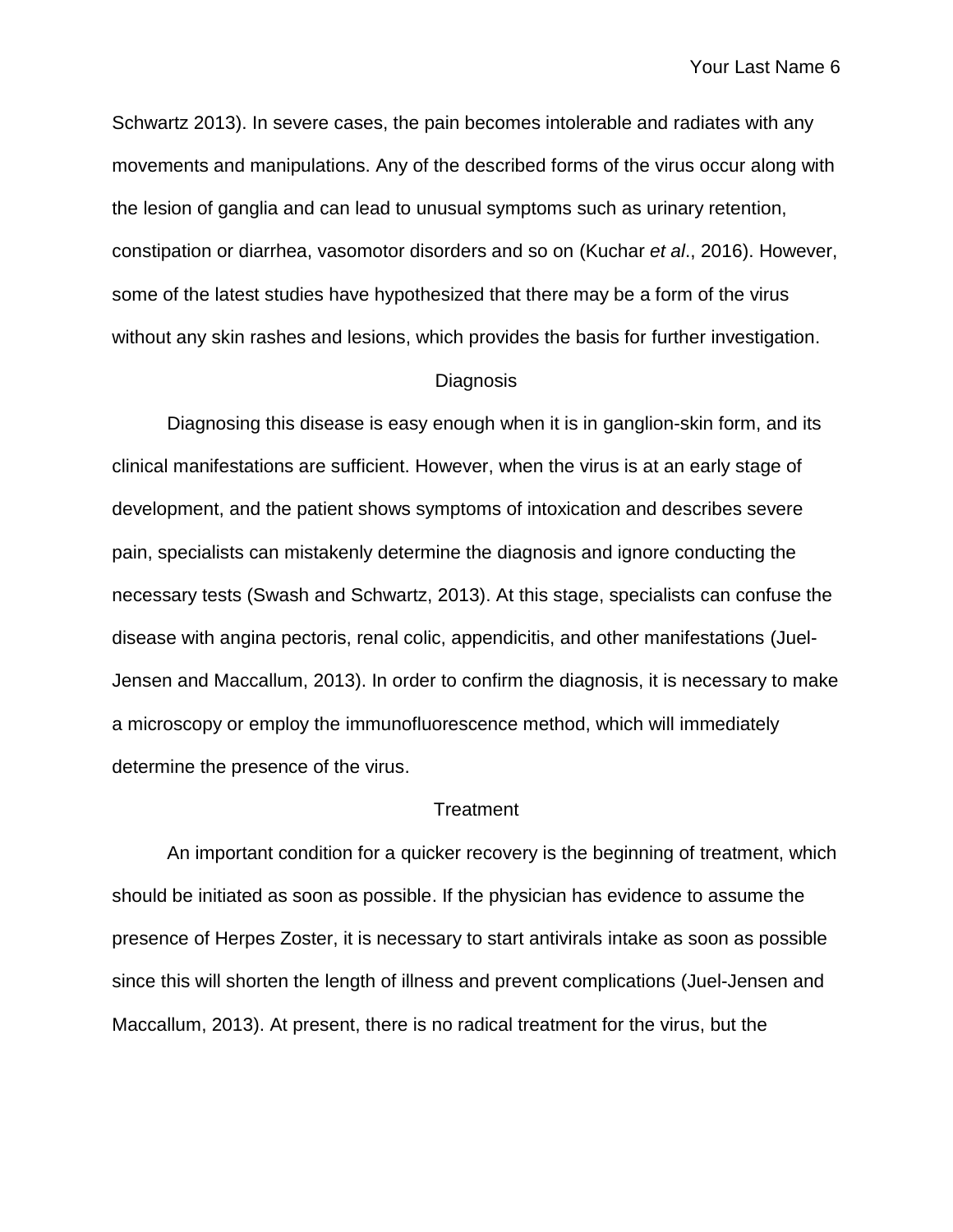application of the right approach will ease the course of the disease and reduce the damage to the nerves.

Two directions in the treatment of Herpes Zoster are etiotropic treatment and symptomatic one. The first type implies combating the causative agent of the disease, and the second type includes anesthesia and local remedies for symptom relief. Treatment should begin with taking antiviral drugs within the first three days of the rash onset (Skidmore-Roth, 2014). The patient should be prescribed special medication for anesthesia, as well as local antibiotics to prevent additional infection of the affected areas. It should be emphasized that the patient can take corticosteroids simultaneously with antiviral drugs only in extremely severe cases.

In order to cure postherpetic neuralgia, when a patient experiences prolonged pain, it is possible to prescribe antidepressants and local anesthetics, which the patient will apply to the affected skin (Skidmore-Roth, 2014). In addition, antiepileptic drugs can be used, but their prescription is rare. In general, regardless of the type of viral manifestation, any drug or other therapy is prescribed by a physician and continues until all symptoms disappear.

### **Conclusion**

Thus, it can be concluded that Herpes Zoster is a serious disease that can lead to multiple consequences for human health. When suffering from this virus, a person experiences nerve damage, pain, and rashes in the area of the affected nerve. In the majority of cases, this type of Herpes affects the elderly, as well as individuals with a compressed immune system. The virus can doze in the human body for decades and become active when the human immunity is weakened. The treatment of Herpes Zoster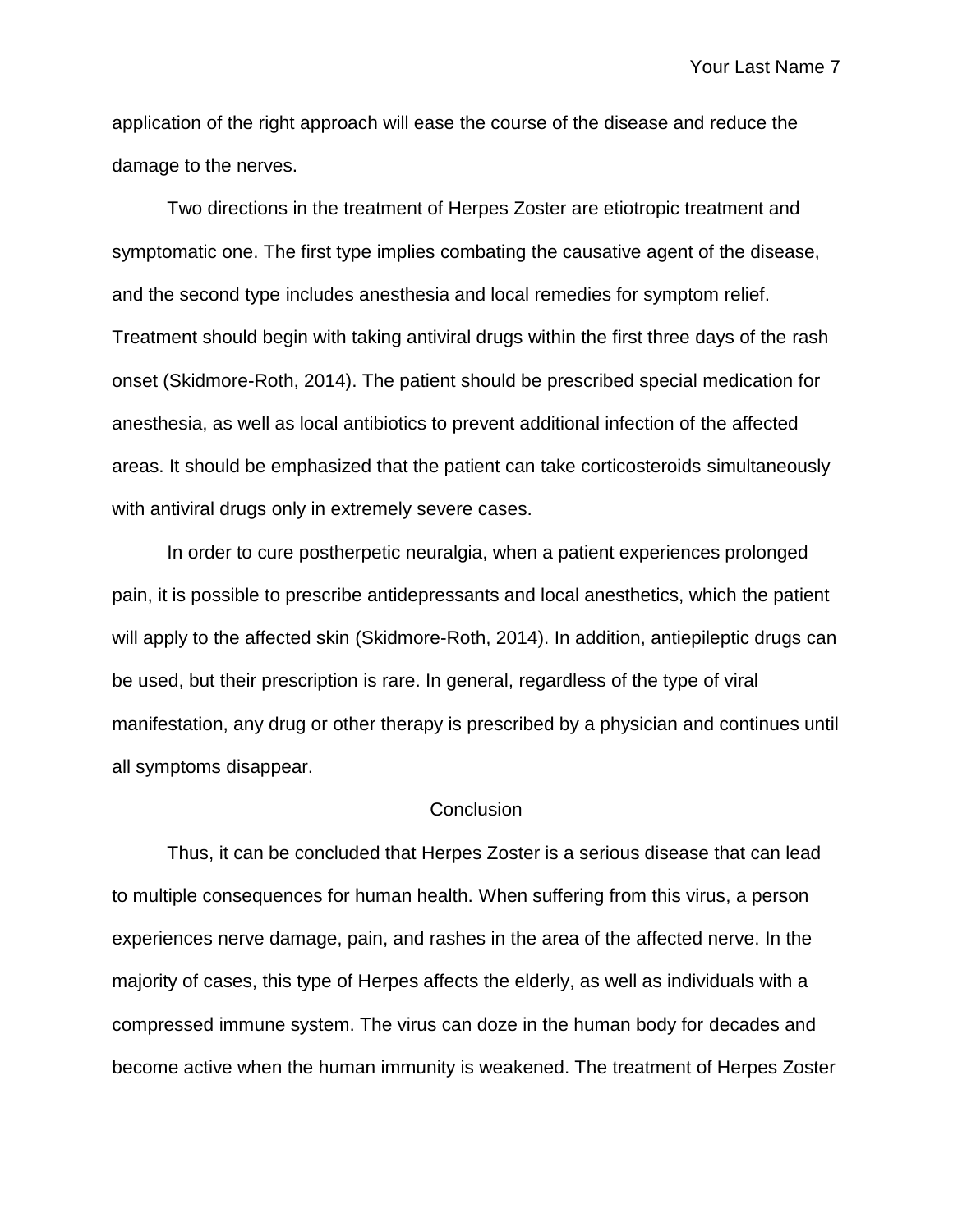should be comprehensive and include etiological and pathogenetic means. When skin rashes are resolved, it is necessary to carry out neuropathological treatment until the symptoms disappear completely.